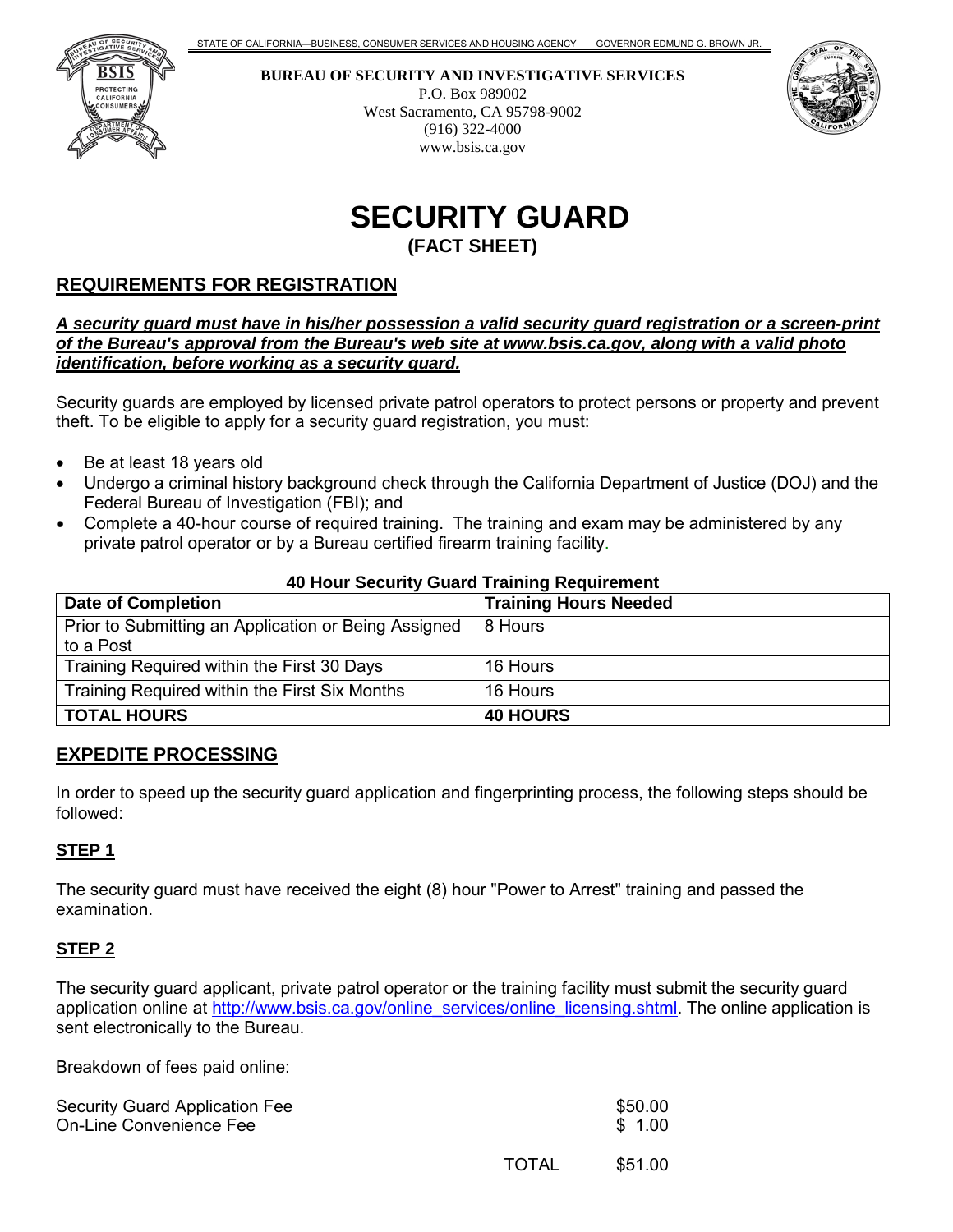# **STEP 3**

The security guard applicant must submit fingerprints electronically using Live Scan. You must only use the [Security Guard Live Scan form](http://www.bsis.ca.gov/forms_pubs/livescan/g.pdf) downloaded from the Bureau's web site or obtained from the Bureau. The Bureau's Live Scan form contains the correct coding to ensure that the Bureau receives the FBI and DOJ responses.

Breakdown of fees paid at Live Scan site:

| Department of Justice Fingerprint Fee<br>Federal Bureau of Investigation Fingerprint Fee | \$32.00<br>\$17.00 |
|------------------------------------------------------------------------------------------|--------------------|
|                                                                                          |                    |

to the state of the state of the state of the state of the state of the state of the state of the state of the

Live Scan site locations are available at http://ag.ca.gov/fingerprints/publications/contact.php

Note: Live Scan sites may charge a Live Scan submission processing fee. The Bureau does not set the fee amount.

# **STEP 4**

Once the Bureau has received the online application and criminal history clearances, the cleared security guard will appear on the Bureau's web site. The security guard, private patrol operator, or training facility can verify the Bureau's approval by checking the Bureau's "Verify a License" at [http://www2.dca.ca.gov/pls/wllpub/wllqryna\\$lcev2.startup?p\\_qte\\_code=G&p\\_qte\\_pgm\\_code=2420.](http://www2.dca.ca.gov/pls/wllpub/wllqryna$lcev2.startup?p_qte_code=G&p_qte_pgm_code=2420)

Once the security guard registration has been cleared and appears on the Bureau's web site, a screen-print from the web site may be used as an interim security guard registration. The security guard can then be placed on assignment. The actual security guard registration will be mailed to the applicant and should be received in 10 to 15 business days.

# **STEP 5**

Security guards placed on assignment must keep the following documents with them:

- 1. A valid security guard registration or a screen print of the Bureau's approval obtained from the Bureau's web site.
- 2. A valid photo identification

## **NORMAL PROCESSING**

The Bureau will continue to accept the following:

• Submit your completed security quard application, a \$50 registration fee and a Security Guard Live [Scan form](http://www.bsis.ca.gov/forms_pubs/livescan/g.pdf) signed by the Live Scan operator, including the ATI number. A \$32 DOJ fingerprint processing fee, \$17 FBI fingerprint processing fee, and Live Scan site processing fee *must* be paid at the Live Scan site. Send your application package to the Bureau of Security and Investigative Services, P.O. Box 989002, West Sacramento, CA 95798-9002.

Applications for registration as a security guard are available from private patrol operators or training facilities certified by BSIS.